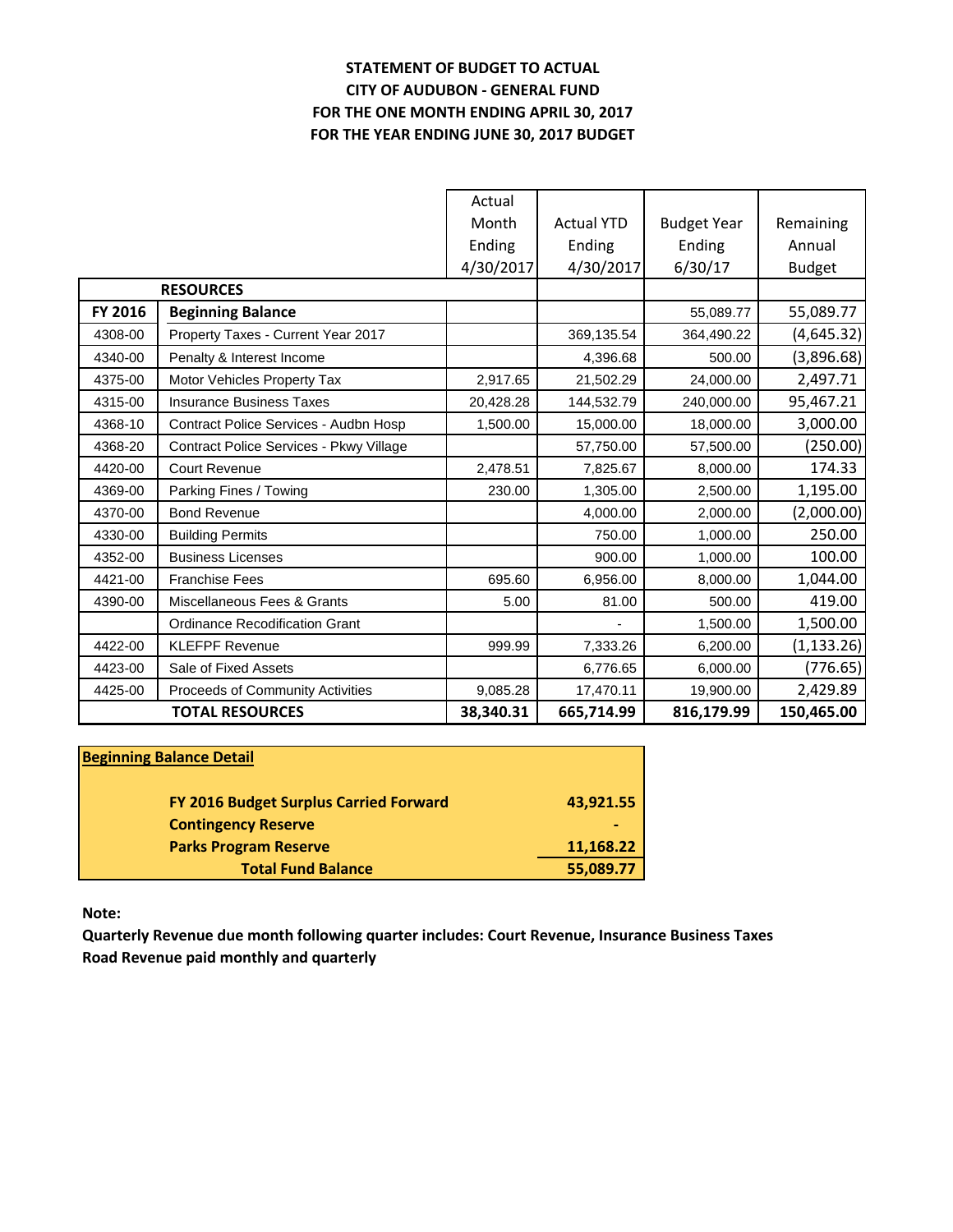# **STATEMENT OF BUDGET TO ACTUAL CITY OF AUDUBON - GENERAL FUND FOR THE ONE MONTH ENDING APRIL 30, 2017 FOR THE YEAR ENDING JUNE 30, 2017 BUDGET**

|         |                                        | Actual    |                          |                    |               |
|---------|----------------------------------------|-----------|--------------------------|--------------------|---------------|
|         |                                        | Month     | <b>Actual YTD</b>        | <b>Budget Year</b> | Remaining     |
|         |                                        | Ending    | Ending                   | Ending             | Annual        |
|         |                                        | 4/30/2017 | 4/30/2017                | 6/30/17            | <b>Budget</b> |
|         |                                        |           |                          |                    |               |
|         | <b>APPROPRIATIONS</b>                  |           |                          |                    |               |
|         | <b>Public Administration</b>           |           |                          |                    |               |
| 5300-00 | <b>Administrative Costs</b>            | 384.14    | 4,695.01                 | 5,000.00           | 304.99        |
| 5504-00 | Supplies & Equipment                   |           | 10,606.97                | 23,675.66          | 13,068.69     |
| 5500-00 | Repairs & Maintenance                  | 593.75    | 11,171.82                | 19,500.00          | 8,328.18      |
| 6500-00 | Utitlities - LG&E, Water, etc.         | 4,056.18  | 37,416.32                | 45,000.00          | 7,583.68      |
| 5015-00 | Property Insurance                     | 79.55     | 795.50                   | 954.62             | 159.12        |
| 5020-00 | Liability Insurance                    | 489.71    | 4,897.10                 | 5,881.46           | 984.36        |
| 5350-00 | <b>Administrative Salaries</b>         | 3,487.28  | 38,374.37                | 50,500.00          | 12,125.63     |
| 5004-00 | Payroll Expense - SS / Medicare        | 266.76    | 2,935.47                 | 3,213.00           | 277.53        |
| 5005-00 | <b>Workers' Compensation Insurance</b> | 22.55     | 225.50                   | 270.56             | 45.06         |
| 5010-00 | Unemployment Reserve - 12%             |           |                          | 545.68             | 545.68        |
| 5200-00 | <b>City Attorney</b>                   | 210.00    | 9,008.31                 | 25,000.00          | 15,991.69     |
| 5710-00 | Auditing                               |           | 6,200.00                 | 6,000.00           | (200.00)      |
| 5740-00 | <b>Property Valuation</b>              |           |                          | 6,000.00           | 6,000.00      |
| 5527-00 | <b>Codification of Ordinances</b>      |           |                          | 3,200.00           | 3,200.00      |
|         |                                        |           |                          |                    |               |
|         | <b>Total Public Administration</b>     | 9,589.92  | 126,326.37               | 194,740.98         | 68,414.61     |
|         |                                        |           |                          |                    |               |
|         | <b>Contingency Reserve</b>             |           | $\overline{\phantom{a}}$ | 50,000.00          | 50,000.00     |
|         |                                        |           |                          |                    |               |
|         | <b>Public Works</b>                    |           |                          |                    |               |
| 5452-10 | Supplies & Equipment                   | 498.02    | 3,591.83                 | 5,000.00           | 1,408.17      |
| 5457-10 | Fuel                                   | 252.75    | 2,200.65                 | 3,000.00           | 799.35        |
| 5410-10 | Maintenance                            |           | 36.71                    | 1,500.00           | 1,463.29      |
| 5480-10 | Property Insurance                     | 27.79     | 277.90                   | 333.48             | 55.58         |
| 5485-10 | Liability Insurance                    | 44.56     | 445.60                   | 534.68             | 89.08         |
| 5490-10 | Auto Insurance                         | 205.79    | 2,057.90                 | 2,469.50           | 411.60        |
| 5450-10 | Works Dept. - Salaries                 | 2,320.00  | 24,360.00                | 31,200.00          | 6,840.00      |
| 5465-10 | Payroll taxes                          | 177.48    | 1,863.54                 | 2,386.80           | 523.26        |
| 5470-10 | Unemployment reserve - 9%              |           |                          | 337.13             | 337.13        |
| 5475-10 | <b>Workers' Compensation Insurance</b> | 243.88    | 2,438.80                 | 2,931.59           | 492.79        |
| 5454-10 | <b>Public Facilities</b>               |           |                          | 20,000.00          | 20,000.00     |
| 5453-10 | Parks & Recreation                     | 4,382.04  | 11,018.12                | 21,000.00          | 9,981.88      |
| 5455-10 | Forest Management                      | 2,660.43  | 23,814.72                | 28,500.00          | 4,685.28      |
| 1112    | Road Fund Replenishment                |           | 15,073.05                | 25,073.00          | 9,999.95      |
| 1116    | Due to Sanitation Fund (audited)       |           | 3,636.00                 |                    | (3,636.00)    |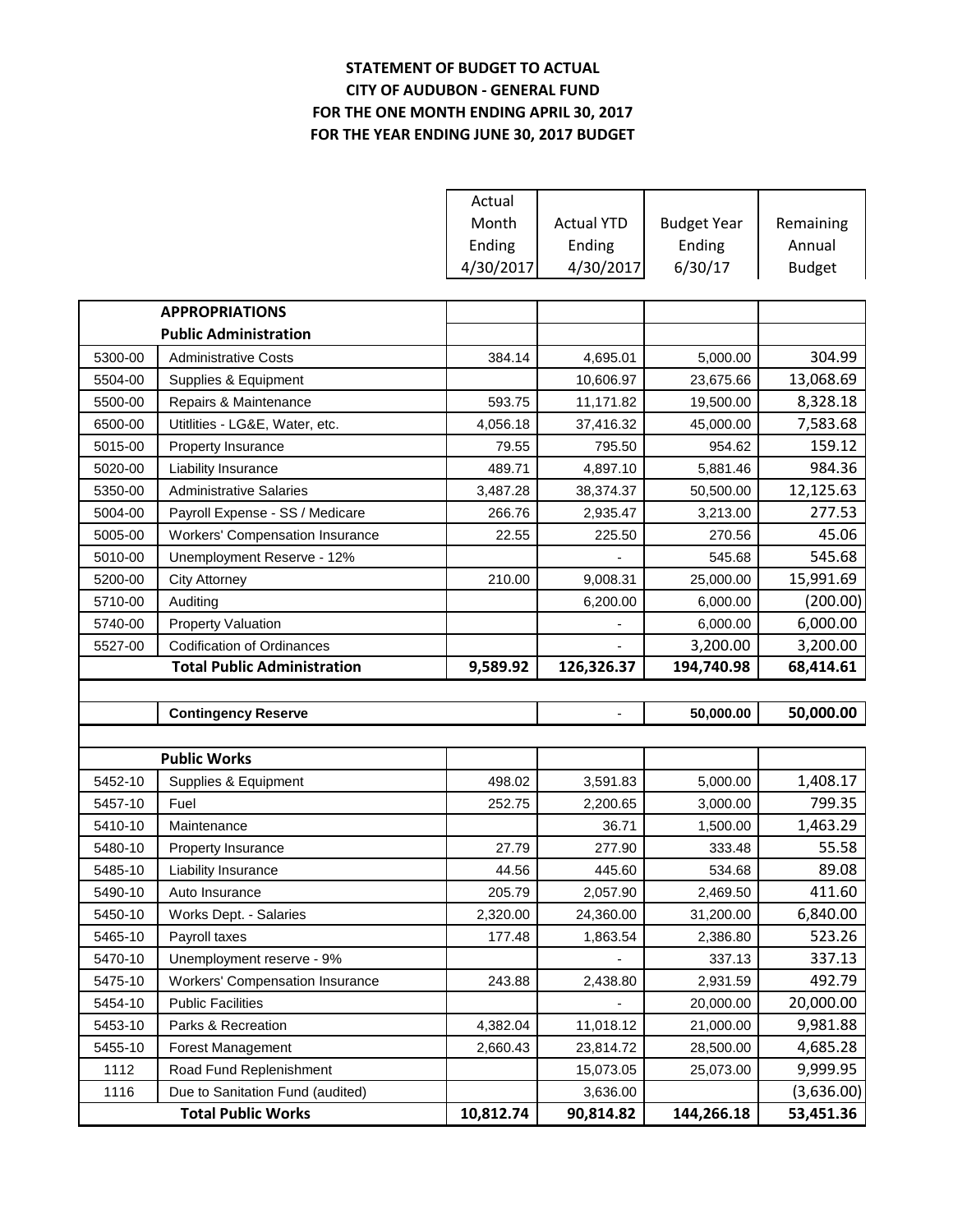# **STATEMENT OF BUDGET TO ACTUAL CITY OF AUDUBON - GENERAL FUND FOR THE ONE MONTH ENDING APRIL 30, 2017 FOR THE YEAR ENDING JUNE 30, 2017 BUDGET**

|         | <b>TOTAL APPROPRIATIONS</b>            | 55,928.16 | 571,137.77        | 806,111.77         | 234,974.00    |
|---------|----------------------------------------|-----------|-------------------|--------------------|---------------|
|         |                                        |           |                   |                    |               |
|         | <b>Total Public Safety</b>             | 35,525.50 | 353,996.58        | 417,104.61         | 63,108.03     |
| 6155-20 | <b>KLEFPF/KACP Accreditation</b>       | 999.99    | 7,183.34          | 6,200.00           | (983.34)      |
| 6165-20 | Unemployment Reserve - 79%             |           |                   | 3,076.19           | 3,076.19      |
| 6170-20 | <b>Workers' Compensation Insurance</b> | 1,981.68  | 19,816.80         | 23,785.12          | 3,968.32      |
| 6160-20 | Payroll Taxes                          | 1,943.27  | 19,194.81         | 21,778.63          | 2,583.82      |
| 6150-20 | <b>Public Safety Salaries</b>          | 24,402.00 | 243,727.00        | 284,688.00         | 40,961.00     |
| 6185-20 | Auto Insurance                         | 599.51    | 6,057.98          | 7,338.26           | 1,280.28      |
| 6180-20 | Liability Insurance                    | 2,132.31  | 21,323.09         | 25,587.77          | 4,264.68      |
| 6175-20 | Property Insurance                     | 142.89    | 1,428.90          | 1,714.64           | 285.74        |
| 6100-20 | Maintenance                            | 271.07    | 9,143.58          | 12,000.00          | 2,856.42      |
| 6110-20 | Fuel                                   | 1,242.74  | 11,082.77         | 16,000.00          | 4,917.23      |
| 6140-20 | Equipment                              | 1,810.04  | 12,719.24         | 13,000.00          | 280.76        |
| 6130-20 | Supplies                               |           | 2,319.07          | 1,936.00           | (383.07)      |
|         | <b>Public Safety</b>                   |           |                   |                    |               |
|         |                                        | 4/30/2017 | 4/30/2017         | 6/30/17            | <b>Budget</b> |
|         |                                        | Ending    | Ending            | Ending             | Annual        |
|         |                                        | Month     | <b>Actual YTD</b> | <b>Budget Year</b> | Remaining     |
|         |                                        | Actual    |                   |                    |               |

**Note:**

**Quarterly Payments include: Unemployment Insurance**

**Worker's Compensation audit and final payment settlement occurs after the fiscal year end**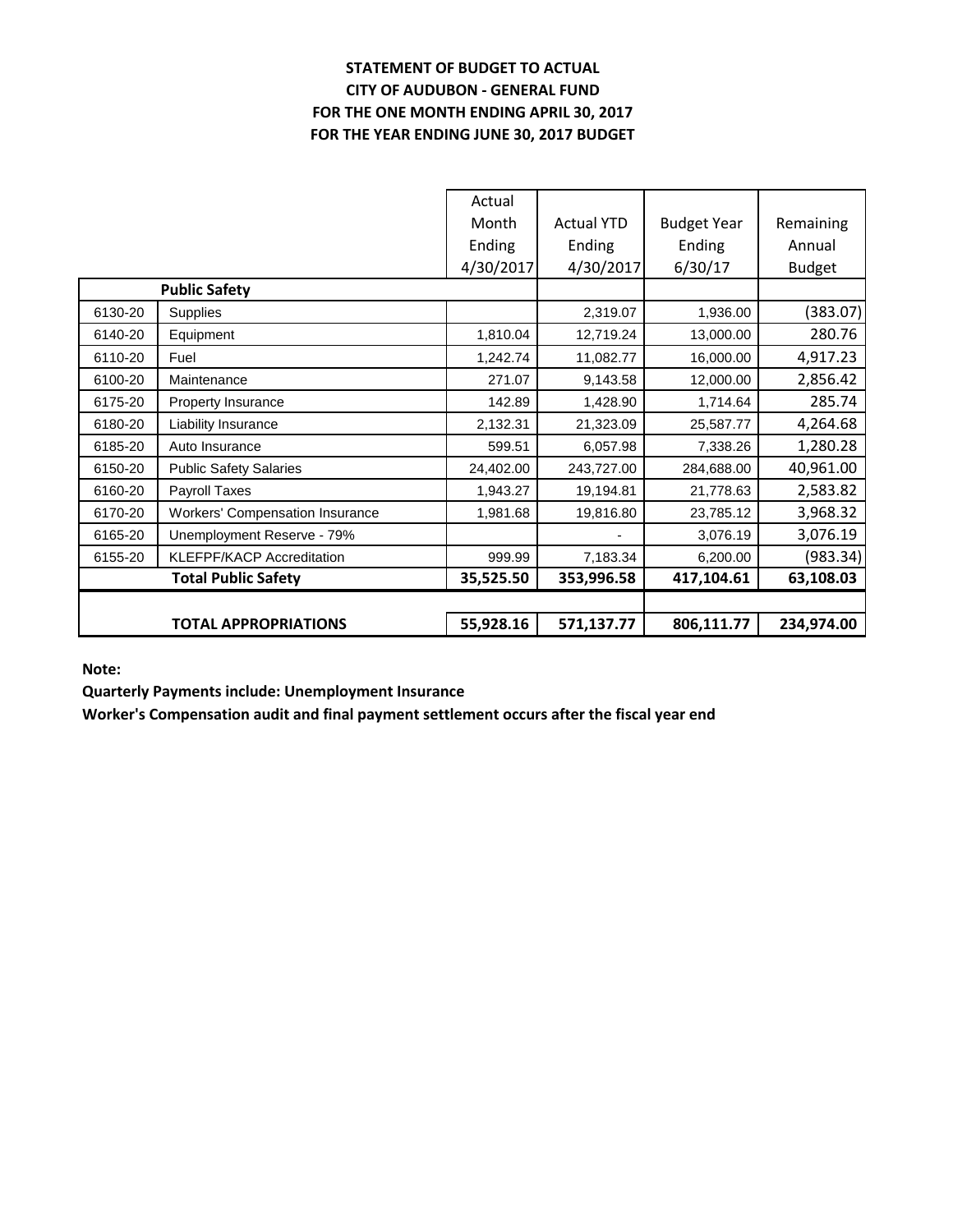### **BUDGET TO ACTUAL ANALYSIS CITY OF AUDUBON PARK - SANITATION FUND FOR THE YEAR ENDING JUNE 30, 2017 BUDGET FOR THE ONE MONTH ENDING APRIL 30, 2017**

|              |                                  | Actual       |                   |                    |               |
|--------------|----------------------------------|--------------|-------------------|--------------------|---------------|
|              |                                  |              | <b>Actual YTD</b> | <b>Budget Year</b> | Remaining     |
|              |                                  | Month Ending | Ending            | Ending             | Annual        |
|              |                                  | 4/30/2017    | 4/30/2017         | 6/30/17            | <b>Budget</b> |
|              | <b>RESOURCES</b>                 |              |                   |                    |               |
| FY 2016      | <b>Beginning Balance</b>         |              | 24,951.72         | 21,460.86          | (3,490.86)    |
| 4329-16      | Waste Mgmt Fee                   |              | 138,865.45        | 138,730.06         | (135.39)      |
| 1115         | Due from General Fund            |              | 3,636.00          |                    | (3,636.00)    |
|              | <b>TOTAL RESOURCES</b>           |              | 167,453.17        | 160,190.92         | (7, 262.25)   |
|              |                                  |              |                   |                    |               |
|              |                                  |              |                   |                    |               |
|              | <b>APPROPRIATIONS</b>            |              |                   |                    |               |
| 6600-40      | <b>Waste Collection Contract</b> | 10,537.31    | 105,287.31        | 125,851.80         | 20,564.49     |
| 6602-40      | <b>Storm Damage</b>              | 800.00       | 1,550.00          | 12,878.26          | 11,328.26     |
|              |                                  |              |                   |                    |               |
|              | <b>TOTAL APPROPRIATIONS</b>      | 11,337.31    | 106,837.31        | 138,730.06         | 31,892.75     |
|              |                                  |              |                   |                    |               |
| <b>NOTE:</b> |                                  |              |                   |                    |               |

| Storm Damage Reserve 2016       | 12.764.96 |
|---------------------------------|-----------|
| Balance of Storm Damage Reserve | 24.951.72 |

Storm Damage Reserve 2015 12,186.76